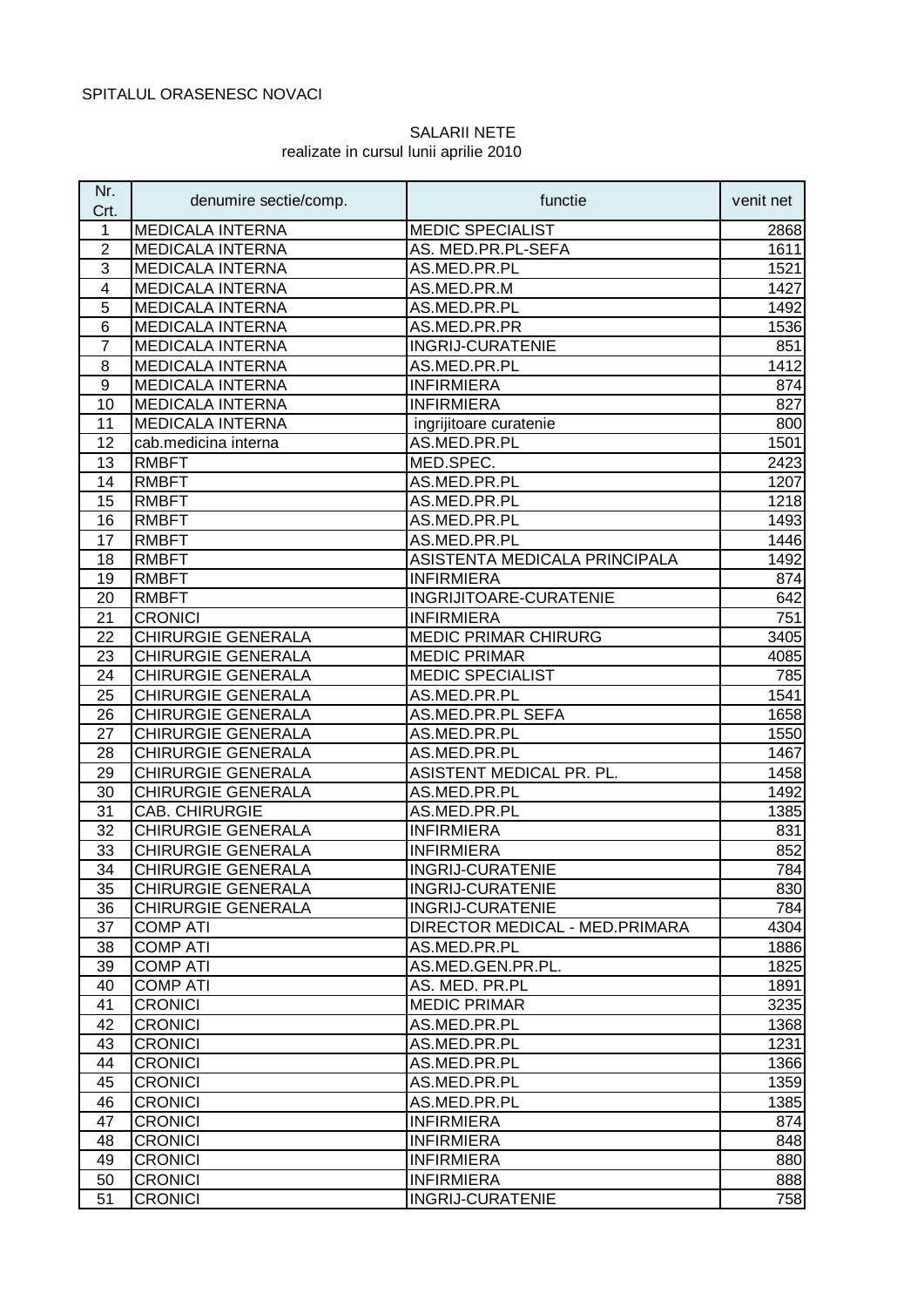| Nr.<br>Crt. | denumire sectie/comp.                       | functie                       | venit net    |
|-------------|---------------------------------------------|-------------------------------|--------------|
| 52          | OBSTR. GINECOLOGIE                          | MEDIC SPECIALIST OG           | 2815         |
| 53          | OBSTR. GINECOLOGIE                          | AS.MED.PR.PL.                 | 1559         |
| 54          | OBSTR. GINECOLOGIE                          | AS.MED.PR.PL                  | 1919         |
| 55          | OBSTR. GINECOLOGIE                          | <b>ASISTENT MEDICAL</b>       | 1200         |
| 56          | OBSTR. GINECOLOGIE                          | <b>ASISTENT MEDICAL</b>       | 1000         |
| 57          | OBSTR. GINECOLOGIE                          | <b>ASISTENTA MEDICALA</b>     | 1122         |
| 58          | CAB.GINECOLOGIE                             | ASIST.MED.PL                  | 288          |
| 59          | OBSTR. GINECOLOGIE                          | <b>INFIRMIERA</b>             | 874          |
| 60          | OBSTR. GINECOLOGIE                          | <b>INFIRMIERA</b>             | 874          |
| 61          | OBSTR. GINECOLOGIE                          | <b>INGRIJITOARE-CURATENIE</b> | 810          |
| 62          | OBSTR. GINECOLOGIE                          | <b>INGRIJ-CURATENIE</b>       | 851          |
| 63          | <b>PEDIATRIE</b>                            | MED.PRIM.                     | 2929         |
| 64          | <b>PEDIATRIE</b>                            | <b>MEDIC PRIMAR</b>           | 3059         |
| 65          | <b>PEDIATRIE</b>                            | <b>INFIRMIERA DEBUTANTA</b>   | 768          |
| 66          | <b>PEDIATRIE</b>                            | AS.MED.PR.PL.sefa sectie      | 1358         |
| 67          | <b>PEDIATRIE</b>                            | AS.MED.PR.PL                  | 1491         |
| 68          | <b>PEDIATRIE</b>                            | AS.MED.PR.PL                  | 1559         |
| 69          | <b>PEDIATRIE</b>                            | AS.MED.PR.PL                  | 1521         |
| 70          | <b>PEDIATRIE</b>                            | AS.MED.PR.PL                  | 1492         |
| 71          | CAB. PEDIATRIE                              | <b>ASISTENT MEDICAL</b>       | 1073         |
| 72          | <b>PEDIATRIE</b>                            | <b>INGRIJ-CURATENIE</b>       | 851          |
| 73          | <b>PEDIATRIE</b>                            | <b>INFIRMIERA</b>             | 902          |
| 74          | <b>PEDIATRIE</b>                            | <b>INGRIJ-CURATENIE</b>       | 851          |
| 75          | LAB. ANALIZE MED                            | MEDIC SPEC                    | 842          |
| 76          | LAB. ANALIZE MED                            | <b>CHIMIST.PR</b>             | 1729         |
| 77          | LAB. ANALIZE MED                            | AS.MED.PR.PL                  | 1314         |
| 78          | LAB. ANALIZE MED                            | AS.MED.PR.PL                  | 1234         |
| 79          | LAB. ANALIZE MED                            | AS.MED.PR.PL                  | 1314         |
| 80          | LAB. ANALIZE MED                            | AS.MED.PR.PL                  | 1367         |
| 81          | <b>RADIOLOGIE</b>                           | MEDIC PRIMAR RADIOLOGIE       | 1012         |
| 82          | <b>RADIOLOGIE</b>                           | AS.MED.PR.PL                  | 1207         |
| 83          | <b>CAMERA GARDA</b>                         | AS.MED.PR.PL                  | 1442         |
| 84          | <b>CAMERA GARDA</b>                         | AS.MED.PR.PL                  | 1291         |
| 85          | <b>CAMERA GARDA</b>                         | AS.MED.PR.PL.                 | 1429         |
| 86          | <b>CAMERA GARDA</b>                         | AS.MED.PR.PL                  | 1457         |
| 87          | <b>CAMERA GARDA</b>                         | ASISTENT MEDICAL PRINCIPAL    | 1385         |
| 88          | <b>STATISTICA</b>                           | STATISTICIAN.MED.PR           | 1004         |
| 89          | <b>STERILIZARE</b>                          | ASISITENT MEDICAL PR PL       | 1421         |
| 90          | <b>STERILIZARE</b>                          | AS.MED.PR.PL                  | 1421         |
| 91<br>92    | <b>STERILIZARE</b><br><b>BLOC ALIMENTAR</b> | AS.MED.PR.PL<br>AS.MED.PR.PL  | 1378<br>1124 |
| 93          | <b>BLOC ALIMENTAR</b>                       | AS.MED.PR.PL                  | 1196         |
| 94          | <b>BLOC ALIMENTAR</b>                       | <b>BUCATAR munc.III</b>       |              |
| 95          | <b>BLOC ALIMENTAR</b>                       | <b>MUNCITOR III</b>           | 1009<br>872  |
| 96          | <b>BLOC ALIMENTAR</b>                       | <b>MUNCITOR III</b>           | 1034         |
| 97          | <b>BLOC ALIMENTAR</b>                       | <b>MUNCITOR III</b>           | 1034         |
| 98          | <b>SPALATORIE</b>                           | SPALATOREASA-GEST             | 770          |
| 99          | <b>SPALATORIE</b>                           | <b>SPALATOREASA</b>           | 742          |
| 100         | <b>SPALATORIE</b>                           | <b>SPALATOREASA</b>           | 726          |
| 101         | <b>CONTABILITATE</b>                        | <b>MANAGER</b>                | 3868         |
| 102         | <b>CONTABILITATE</b>                        | DIR.FINANC.CONTAB             | 3396         |
| 103         | <b>CONTABILITATE</b>                        | <b>ECONOMIST II</b>           | 1385         |
| 104         | <b>CONTABILITATE</b>                        | <b>ECONOMIST II</b>           | 996          |
| 105         | <b>RESURSE UMANE</b>                        | <b>ECONOMIST II</b>           | 1179         |
| 106         | <b>RESURSE UMANE</b>                        | OPER.CONTR.DATE 1             | 1099         |
| 107         | APROVIZIONARE                               | MAGAZ.I                       | 1059         |
|             |                                             |                               |              |